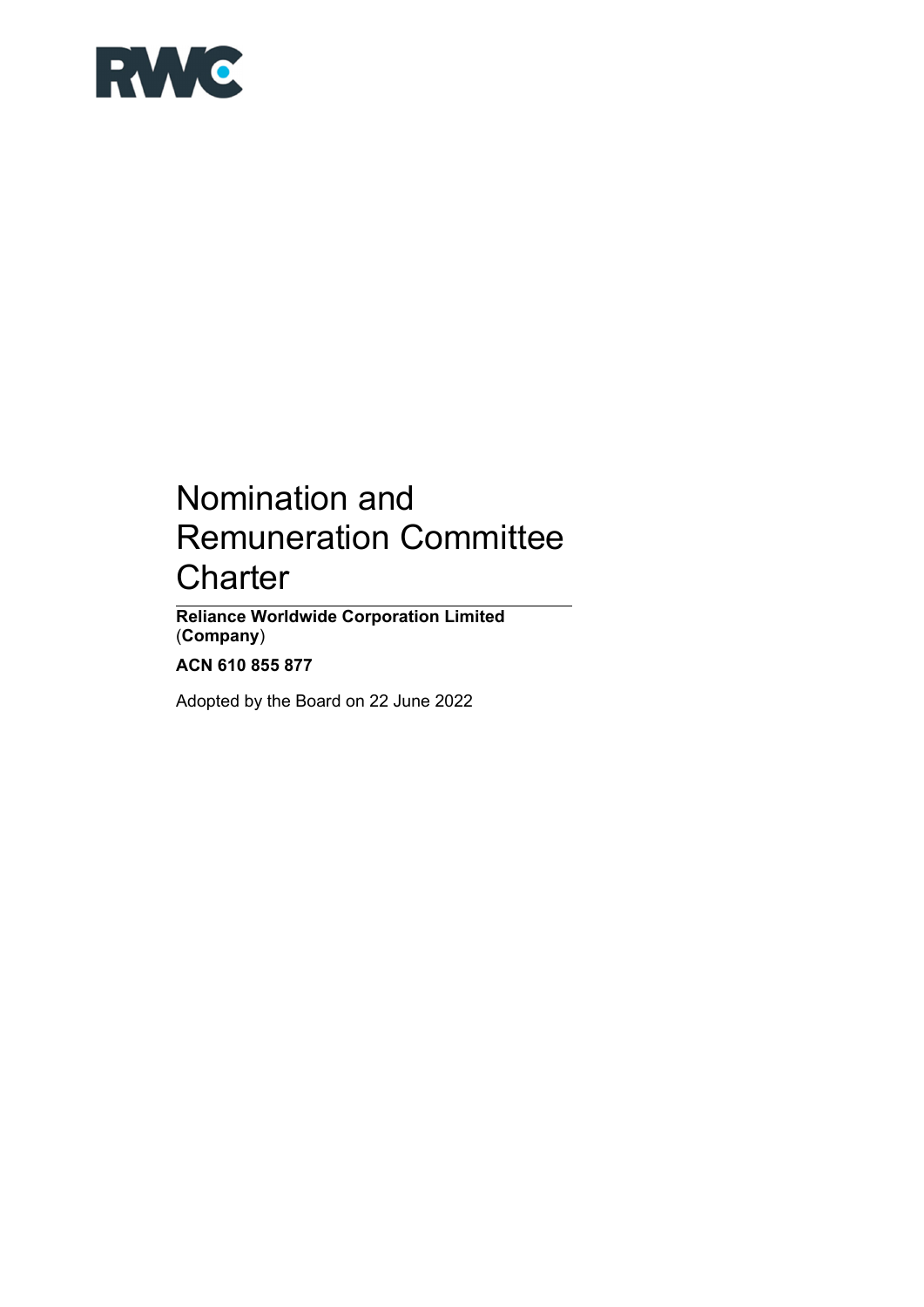## 1 Membership of the Committee

The Committee must consist of:

- only non-executive directors;
- a majority of independent directors;
- an independent director as chair; and
- a minimum of 3 members.

The Board may appoint additional non-executive directors to the Committee or remove and replace members of the Committee by resolution. Members may withdraw from membership by written notification to the Board.

Non-committee members, including members of management, may attend all or part of a meeting of the Committee at the invitation of the Committee chair.

## 2 Role and responsibilities - nomination

The responsibilities of the Committee in respect of nomination are as follows:

- (a) Assist the Board to develop and regularly review its board skills matrix setting out the mix of skills, expertise, experience and diversity that the Board currently has or is looking to achieve in its membership.
- (b) Review and recommend to the Board the size and composition of the Board, including review of Board succession plans and the succession of the Chairman and Chief Executive Officer (**CEO**), having regard to the Board skills matrix and the objective that the Board comprise directors with a broad range of skills, expertise and experience from a broad range of backgrounds, including gender.
- (c) Review and recommend to the Board talent and succession plans of the Company more generally.
- (d) Review and recommend to the Board the criteria for nomination as a director and the membership of the Board more generally, including:
	- making recommendations for the re-election of directors, subject to the principle that a Committee member must not be involved in making recommendations to the Board in respect of themselves; and
	- assisting the Board to identify qualified individuals for nomination to the Board, in accordance with the policy outlined in section 3.
- (e) Assist the Board in relation to the performance evaluation of the Board, its committees and individual directors; and
- (f) Monitor that processes are in place to support director induction and ongoing education and regularly review the effectiveness of these processes.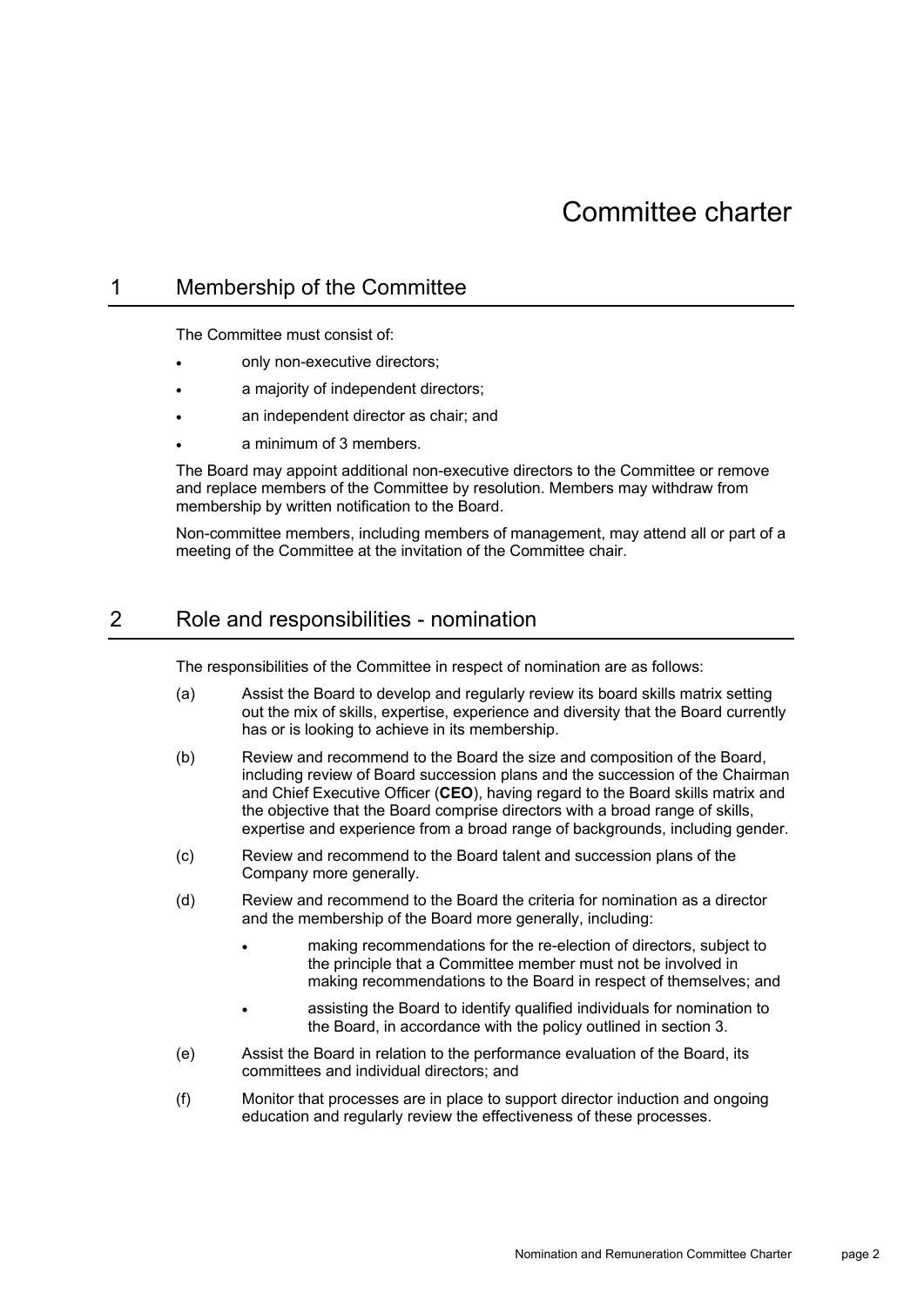# 3 Policy, procedure and disclosure of the selection and appointment of new directors

## **3.1 Policy**

Factors to be considered when reviewing a potential candidate for Board appointment include without limitation:

- the skills, experience, expertise and personal qualities that will best complement Board effectiveness and promote Board diversity having regard to:
	- the Board skills matrix; and
	- the existing composition of the Board;
- the capability of the candidate to devote the necessary time and commitment to the role (this involves a consideration of matters such as other Board or executive appointments); and
- potential conflicts of interest, and independence.

#### **3.2 Procedure**

- (a) A detailed description of the role and the capabilities of the director should be prepared.
- (b) Detailed background information in relation to a potential candidate should be provided to all directors.
- (c) The identification of potential director candidates may be assisted by the use of external search organisations as appropriate.
- (d) Appropriate checks should be undertaken in relation to all potential candidates. This process may be assisted by the use of external organisations as appropriate.
- (e) An offer of a Board appointment must be made by the Chair only after having consulted all directors, with any recommendations from the Committee having been circulated to all directors.
- (f) All new Board appointments should be confirmed by letter in the standard format as approved by the Board or the Committee from time to time.

#### **3.3 Disclosure**

Each year, the Committee will report to the Board on the following details of the Board selection process with a view to including comments in the annual report:

- the process by which candidates are identified and selected, including whether external search organisations are used and the background checks undertaken;
- the steps taken to ensure that a diverse range of candidates are considered; and
- the factors taken into account in the selection process, including whether a board skills matrix is used to identify any 'gaps' in the skills and experience of the directors on the Board.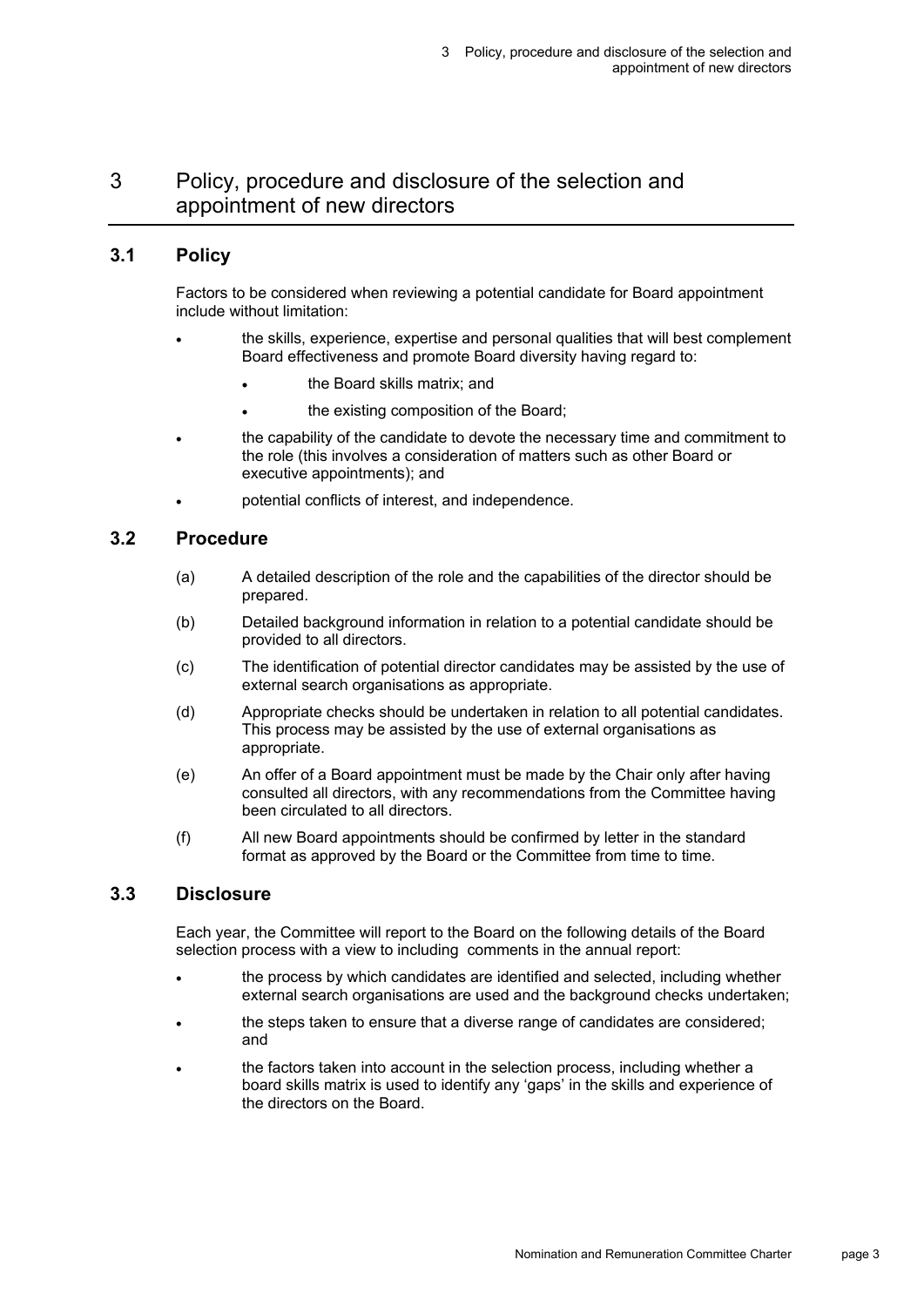## 4 Re-election of directors

Each year, the Committee will review each of the directors who are seeking re-election in light of their independence, the result of their performance review, the Company's succession plans and any other factors considered relevant to the director's contribution to the Board. On the basis of its review, the Committee will make a recommendation to the Board regarding whether to support the director's re-election.

# 5 Role and responsibilities - remuneration

The responsibilities of the Committee are as follows:

- (a) Conduct regular reviews of, and monitor the implementation of, the Company's remuneration framework to confirm it:
	- encourages and sustains a culture aligned with the Company's values;
	- supports the Company's strategic objectives and long-term financial soundness; and
	- is aligned with the Company's risk management framework and risk appetite.
- (b) Review and recommend to the Board arrangements for the CEO, including contract terms, annual remuneration, participation in the Company's incentive plans, incentive performance targets and relevant award opportunities, outcomes and bonus payments.
- (c) Review and approve arrangements for the CEO's direct reports, including contract terms, annual remuneration, participation in the Company's short and long term incentive plans, incentive performance targets and relevant award opportunities, outcomes and bonus payments.
- (d) Review and recommend to the Board the remuneration arrangements for the Chairman and the non-executive directors of the Board, including fees, travel and other benefits.
- (e) Review and recommend to the Board for approval any proposed consultancy arrangements with a director, senior executive or a related party of a director or senior executive.
- (f) Review and recommend to the Board major changes and developments in the Company's policies and procedures related to remuneration, recruitment, retention, termination and performance assessment for senior management.
- (g) Approve major changes and developments in the policies and procedures related to remuneration, superannuation arrangements, personnel and industrial relations strategies for the Group.
- (h) Review and recommend to the Board changes and developments in relation to the Company's employee equity incentive plans.
- (i) Recommend to the Board whether offers are to be made under any or all of the Company's employee equity incentive plans in respect of a financial year.
- (j) Oversee the operation of the Company's employee equity incentive plans in place from time to time.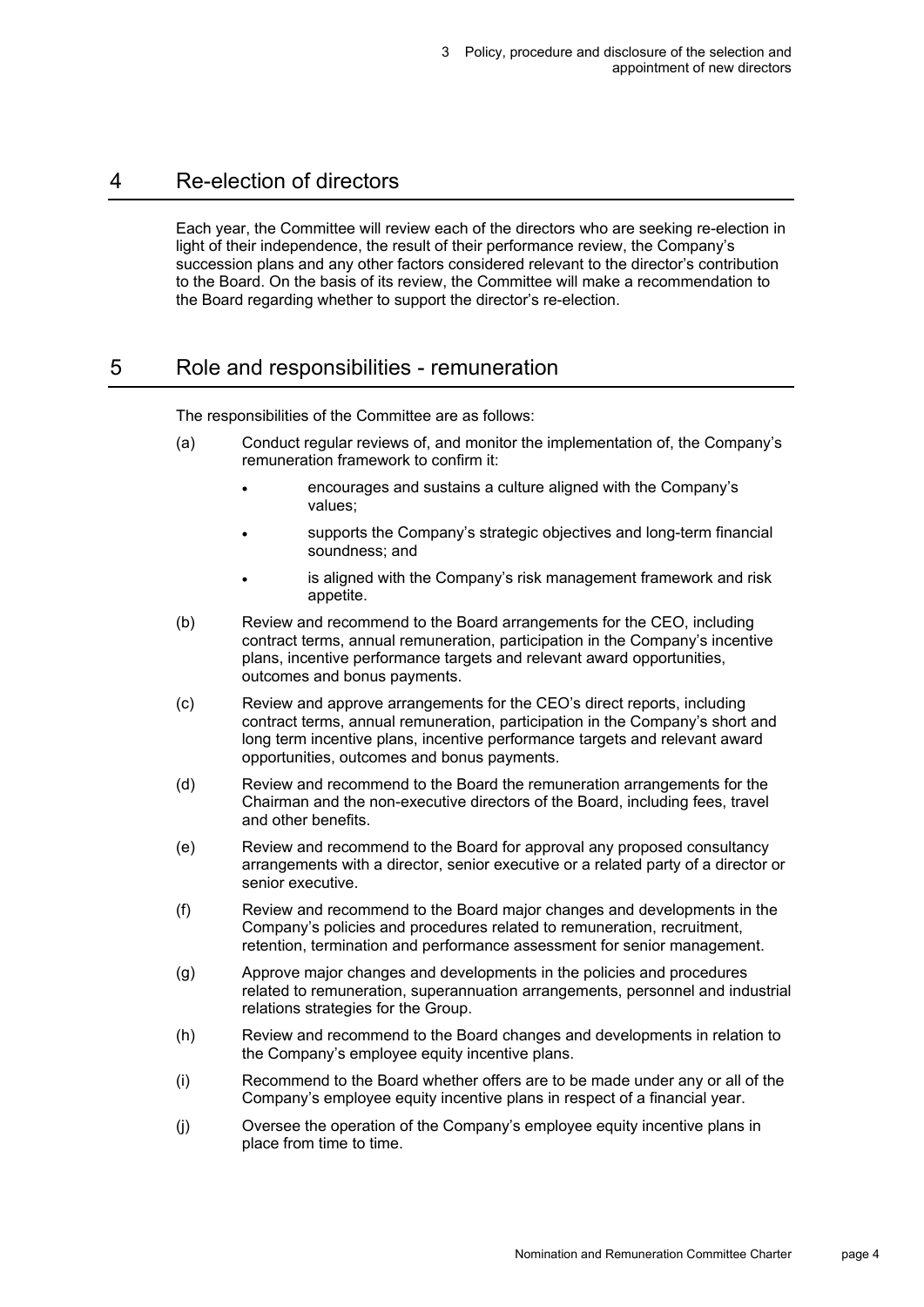- (k) Review and recommend to the Board the aggregate value of award opportunities and the aggregate value of award outcomes being made based on performance for all employees.
- (l) Monitor that risk behaviours and outcomes and any other relevant factors are reflected in the employee remuneration outcomes.
- (m) Review and make recommendations to the Board on remuneration by gender.
- (n) Approve the appointment of remuneration consultants for the purposes of the *Corporations Act 2001*.
- (o) Take appropriate action to ensure that the Committee, the Board and management have available to them sufficient information and external advice to ensure informed decision-making regarding remuneration.
- (p) Review and recommend to the Board the remuneration report prepared in accordance with the *Corporations Act 2001* for inclusion in the annual directors' report.
- (q) Review and facilitate shareholder and other stakeholder engagement in relation to the Company's remuneration policies and practices.

# 6 Remuneration policy

- (a) Executive remuneration and incentive policies and practices should be performance based and aligned with the Company's purpose, values, strategic objectives and risk appetite.
- (b) Executive remuneration and incentive policies and practice must be designed to:
	- ensure the Company's remuneration structures are equitable and aligned with the long-term interests of the Company and its shareholders and having regard to relevant Company policies;
	- attract and retain skilled executives;
	- structure short and long term incentives that are challenging and linked to the creation of sustainable shareholder returns, without rewarding conduct that is contrary to the Company's values or risk appetite; demonstrate a clear relationship between the Company's overall performance and the performance of executives;
	- appropriately incentivise positive risk behaviour and improved customer outcomes, encourage sound risk management of both financial and non-financial risks, and discourage unnecessary and excessive risk taking;
	- allow for proper adjustments to be made, including where risk and compliance failures occur; and
		- ensure any termination benefits are justifiable and appropriate.
- (c) In the discharge of the Committee's responsibilities, no executive should be directly involved in determining their own remuneration.
- (d) The Committee must at all times have regard to, and notify the Board as appropriate of, all legal and regulatory requirements, including any shareholder approvals which are necessary to obtain.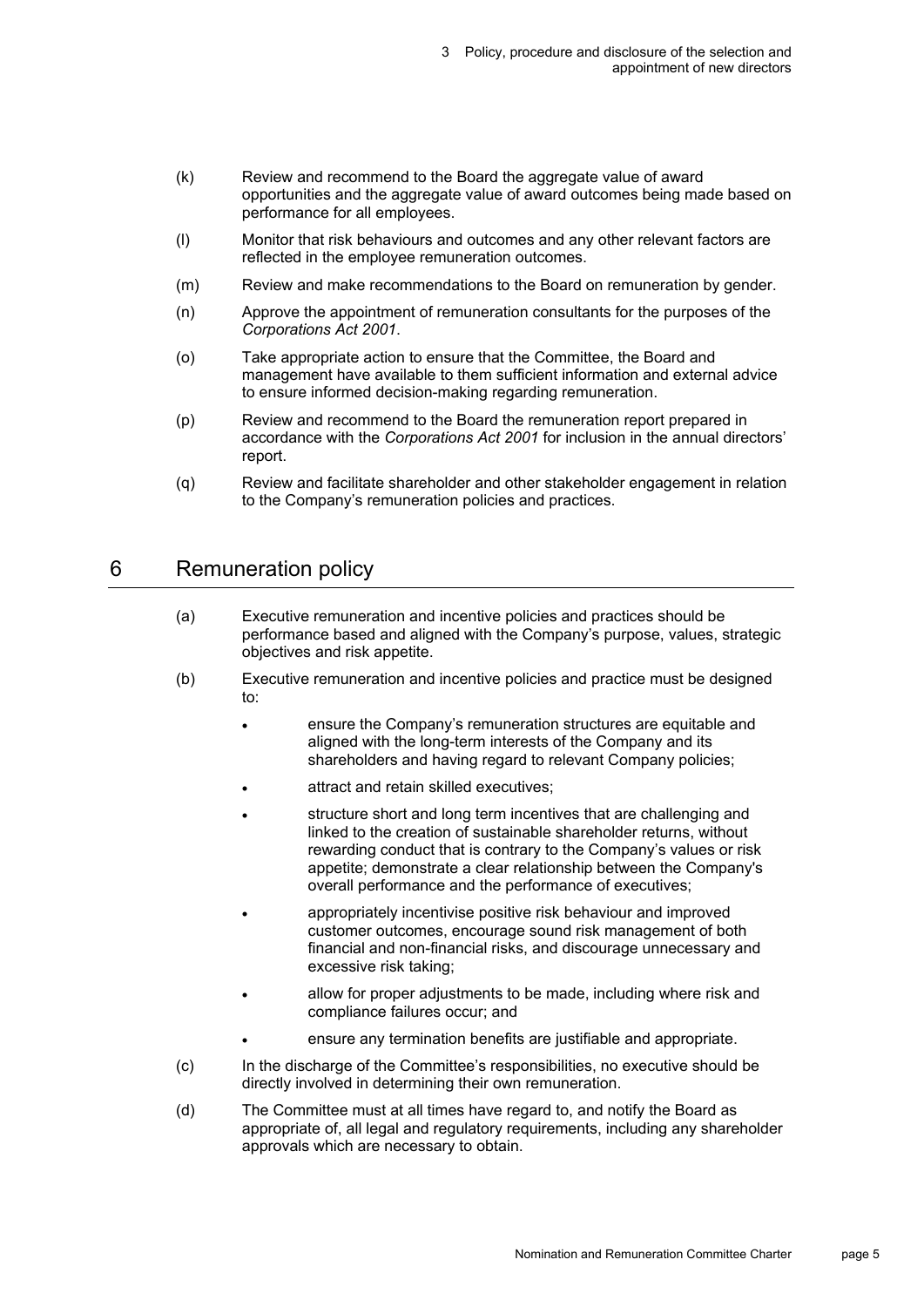# 7 Review of Charter

The Board will, at least once in each year, review the membership and Charter of the Committee to determine its adequacy for current circumstances and the Committee may make recommendations to the Board in relation to the Committee's membership, responsibilities, functions or otherwise.

# 8 Administrative matters and procedures

The proceedings of the Committee will be conducted in accordance with provisions set out in Attachment 1.